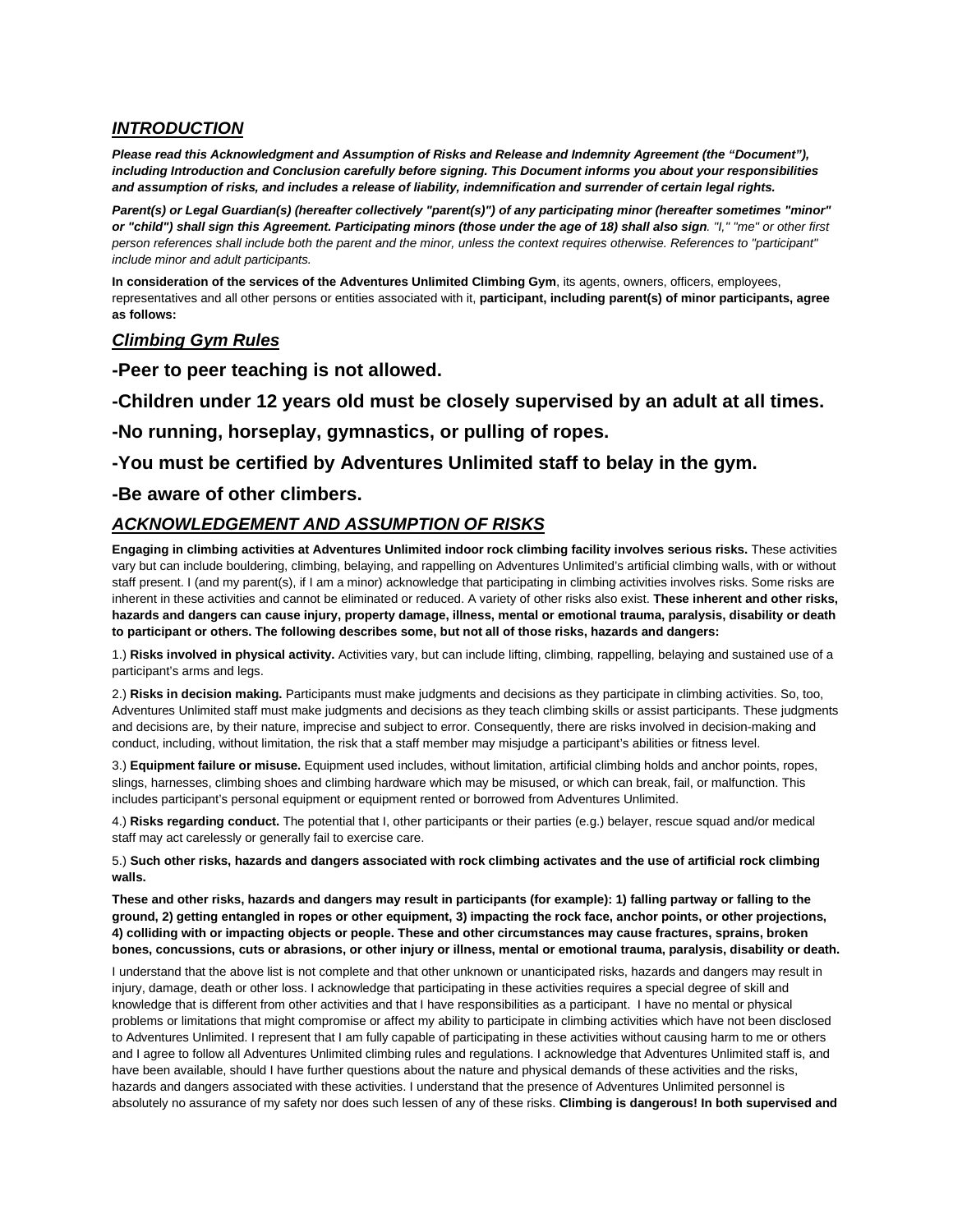**unsupervised activities, I acknowledge that all participants are responsible for their own safety. My participation in these activities is purely voluntary, and I choose to participate in spite of and with knowledge of the risks. Therefore, I (and my parent(s), if I am a minor) assume and accept full responsibility for those risks identified here and for those risks not identified, and for injury, damage, death or other loss suffered by me resulting from those risks, or resulting from my own negligence or other conduct.** 

# *RELEASE AND INDEMNITY AGREEMENT*

**Please read carefully. This section contains a Release and Indemnity Agreement and surrender of certain legal rights.** 

**Participant, if he/she is an adult, or parent(s), for themselves and on behalf of their participating minor child:**

1) **Agree to release and covenant not to sue Adventures Unlimited**, with respect to all claims, liabilities, suites or expenses (including attorney's fees and costs), arising out of any injury, damage, death, or other loss to me or my child in any way connected with my/my child's enrollment or participation in Adventures Unlimited climbing activities, or use of Adventures Unlimited's climbing wall or other equipment and facilities. I understand I agree to waive all claims I may have against Adventures Unlimited climbing, and agree that neither I, nor anyone acting on my behalf, will make a claim or file a lawsuit of any kind against Adventures Unlimited, as a result of any injury, damage, death or other loss suffered by me or my child;

2) **Agree to defend and indemnify** ("indemnify: meaning protect by reimbursement or payment) **Adventures Unlimited** with respect to all claims, liabilities, suits or expenses (including attorney's fees & costs):

(a) Brought by or on behalf of me, my child, or a family member, arising out of any injury, damage, death or other loss to me or my child in any way connected with my/my child's enrollment or participation in Adventures Unlimited climbing activities, or use of Adventures Unlimited's climbing wall or other equipment and facilities; and/or,

(b) Brought by a co-participant or any other person, arising out of any injury, damage, death or other loss claimed to be caused, in whole or in part, by me/my child's conduct in the course of participating in Adventures Unlimited activities or using Adventures Unlimited's climbing wall or other equipment and facilities.

**This Release and Indemnity Agreement includes any losses claimed to be caused, in whole or in part, by the negligence of Adventures Unlimited (but not its gross negligence or reckless misconduct) and includes claims for personal injury, property damage, wrongful death, products liability, breach of contract or otherwise.** 

## *CONCLUSION*

I agree that this Document and all other aspects of my relationship with Adventures Unlimited climbing wall are governed by Washington State Law. Further, any claim, mediation, suit, or other proceeding arising out of or relating to my enrollment or participation in Adventures Unlimited climbing activities, must be filed or entered only in the jurisdiction wherein Adventures Unlimited is situated and Washington State Law shall apply. In the event of suit being filed, I agree to attempt to settle any dispute (that cannot be settled by discussion) through mediation before a mutually acceptable mediator.

I authorize Adventures Unlimited staff to obtain or provide medical care to the best of their trained abilities for me/my child or to transport me/ my child to a medical facility. I authorize medical personnel to render such treatment they deem necessary for me/my child's health. I agree that Adventures Unlimited has no responsibility for medical care provided to me/my child and I agree to pay all costs associated with such medical care and transportation.

Any portion of this Document deemed unlawful or unenforceable shall not affect the enforceability of the remaining provisions of this Document and the remaining provisions shall continue in full force and effect.

**I have carefully read, understand and voluntarily sign this Document and acknowledge that it shall be effective and binding upon myself and my family and my heirs, executors, representatives and estate.**

I HAVE HAD SUFFICIENT OPPORTUNITY TO READ THIS ENTIRE DOCUMENT. I HAVE READ AND UNDERSTOOD IT, AND I AGREE TO BE BOUND BY ITS TERMS.

| <b>Signature of Participant</b><br>(18 years and older |  |
|--------------------------------------------------------|--|
| must sign)                                             |  |
| <b>Participant Name</b>                                |  |

**Date \_\_\_\_\_\_\_\_\_\_\_\_\_\_\_\_**